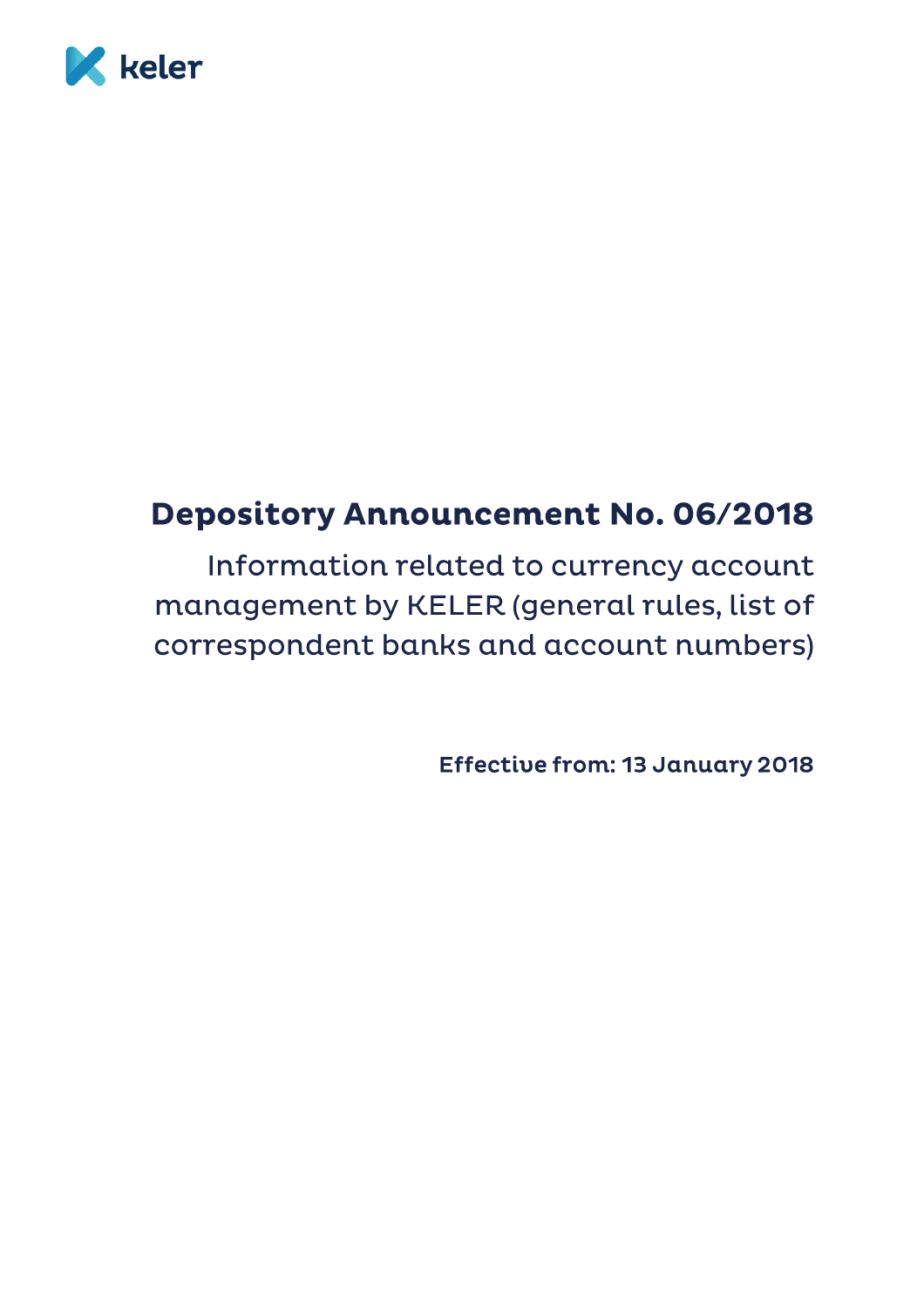

#### **Dear Clients,**

This Depository Announcement details the special rules of credit and debit items to the currency accounts managed by KELER, the valid nostro account numbers and correspondent banks of KELER.

The debit and credit items to the currency accounts of our Clients managed by KELER are executed with the involvement of the outsourced account managers of KELER, through the nostro accounts they keep.

KELER provides payment services to the account holder clients in line with the terms and restrictions specified in Section 335/A (3) of Act CXX of 2001 on The Capital Market.<sup>1</sup> Our Clients are legally required to make sure that the payment transactions executed in their KELER accounts have legal grounds in line with the applicable legal regulations.

### Pre-advice

Please note that KELER and its outsourced account managers cannot guarantee that incoming payments without pre-advice are credited on the same value date. In the interest of successful matching the amount stated in the pre-advice is required to be identical to the amount actually received.

Pre-advice has to arrive earlier than the coverage.

#### Fees, costs

This is to draw the attention of our Clients that KELER is entitled to pass to the Client concerned the fees and costs related to uncovered, cancelled payments or payments without pre-advice or related to the items requiring special processing.

In the transfer orders KELER always uses the "shared" /SHA/ charge code, meaning that the Client is to pay the transfer charges of KELER. In case the Client gives transfer order with different charge code, KELER automatically amends the transfer to "shared" /SHA/ instruction and calculates the fees accordingly.

#### KELER outsourced account managers, nostro account numbers

Please make sure that **all the** payments to the currency accounts kept by KELER are made through the outsourced account managers listed in the following table.

KELER does not assume liability for any damage arising from payments made to the wrong account manager, e.g. to the earlier advised and used account managers.

l

- commodity market service,

<sup>1</sup> Payments in the accounts managed by KELER can be made exclusively in order to make financial settlement of the following trades to be executed with the involvement of KELER and related to the services offered by KELER:

stock market trade,

over-the-counter securities trade,

<sup>-</sup> securities placement,

<sup>-</sup> payment based on securities, - investment services,

<sup>-</sup> ancillary service to investment service activity,

<sup>-</sup> payment or related service based on the obligation represented by the securities,

<sup>-</sup> service offered in the balancing platform, - and service offered to organized market specified in separate law.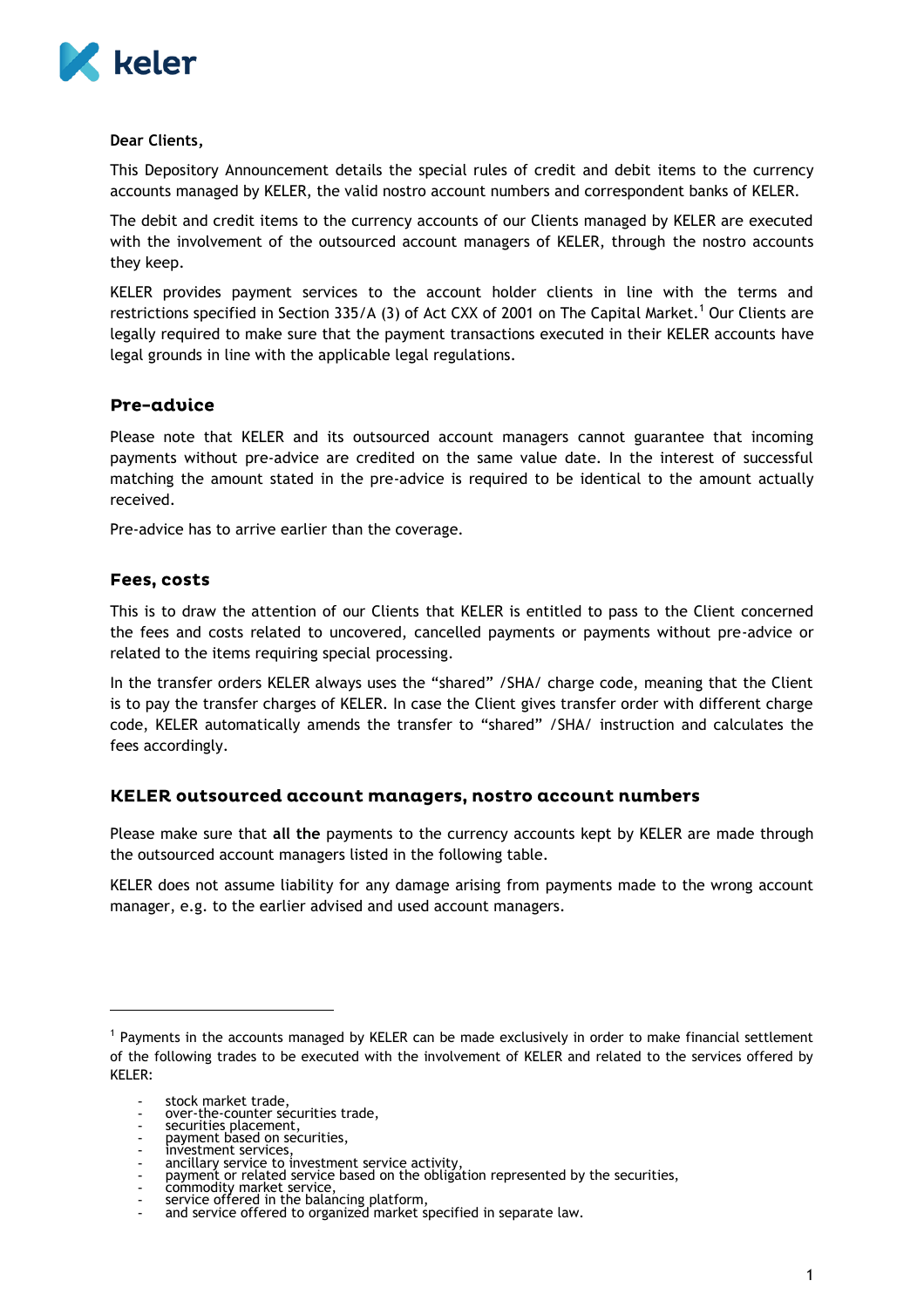

## KELER outsourced (nostro) account numbers and account managers

| Currency            | <b>KELER</b><br>account<br>number at<br>outsourced<br>account<br>manager | IBAN account number at<br>outsourced account manager | Outsourced<br>account<br>manager<br>BIC | Name of outsourced account<br>manager | Correspondent bank<br>(Intermediary)                                            | Correspondent<br>bank BIC                        |
|---------------------|--------------------------------------------------------------------------|------------------------------------------------------|-----------------------------------------|---------------------------------------|---------------------------------------------------------------------------------|--------------------------------------------------|
| <b>ARS</b>          | 40378975ARS                                                              | CH4608880040378975ARS                                | <b>INSECHZZ</b>                         | SIX SIS                               | <b>Citibank Buenos Aires</b>                                                    | CITIUS33ARR                                      |
| <b>AUD</b>          | 40378811AUD                                                              | CH6608880040378811AUD                                | <b>INSECHZZ</b>                         | SIX SIS                               | J.P.Morgan Nominees Australia<br>Ltd                                            | CHASAU2XCCS                                      |
| <b>BAM</b>          | 40379429BAM                                                              | CH7908880040379429BAM                                | <b>INSECHZZ</b>                         | SIX SIS                               | UniCredit Bank Austria, Wien<br>via: Unicredit Bank, Mostar<br>(Intermediary)   | <b>BKAUATWWXXX</b><br>via.<br><b>UNCRBA22XXX</b> |
| <b>BGN</b>          | 40379236BGN                                                              | CH9808880040379236BGN                                | <b>INSECHZZ</b>                         | SIX SIS                               | UniCredit Bank Austria, Wien<br>via: Unicredit Bulbank, Sofia<br>(Intermediary) | <b>BKAUATWWXXX</b><br>via:<br><b>UNCRBGSFXXX</b> |
| CAD                 | 40378820CAD                                                              | CH7108880040378820CAD                                | <b>INSECHZZ</b>                         | SIX SIS                               | Canadian Imperial Bank of<br>Commerce, Toronto                                  | <b>CIBCCATTXXX</b>                               |
| <b>CHF</b>          | 14105893                                                                 | GB95CITI18500814105893                               | CITIGB2L                                | Citibank, N.A. London Branch          |                                                                                 |                                                  |
| <b>CNY</b>          | 40379437CNY                                                              | CH9608880040379437CNY                                | <b>INSECHZZ</b>                         | SIX SIS                               | Hongkong and Shanghai Banking<br>Corp. Ltd., Hongkong                           | <b>НЅВСНКНННКН</b>                               |
| COP                 | 40379390COP                                                              | CH8608880040379390COP                                | <b>INSECHZZ</b>                         | SIX SIS                               | Cititrust, Colombia                                                             | CITIUS33COR                                      |
| <b>CZK</b>          | 40378895CZK                                                              | CH2408880040378895CZK                                | <b>INSECHZZ</b>                         | SIX SIS                               | Citibank, Prag                                                                  | <b>CITICZPXXXX</b>                               |
| <b>DKK</b>          | 40378879DKK                                                              | CH5008880040378879DKK                                | <b>INSECHZZ</b>                         | SIX SIS                               | Nordea Bank A/S, Copenhagen                                                     | NDEADKKKXXX                                      |
| <b>EGP</b>          | 40379404EGP                                                              | CH3308880040379404EGP                                | <b>INSECHZZ</b>                         | SIX SIS                               | Citibank, N.A. Cairo                                                            | <b>CITIEGCXXXX</b>                               |
| <b>EUR</b>          | 14105877                                                                 | GB42CITI18500814105877                               | CITIGB2L                                | Citibank, N.A. London Branch          |                                                                                 |                                                  |
| <b>EUR</b><br>(T2S) | 001016155410                                                             | FR7630003069900010161554183                          | <b>SOGEFRPP</b>                         | Societe Generale, Paris               |                                                                                 |                                                  |
| <b>GBP</b>          | 14105885                                                                 | GB20CITI18500814105885                               | CITIGB2L                                | Citibank, N.A. London Branch          |                                                                                 |                                                  |
| <b>HKD</b>          | 40378900HKD                                                              | CH6008880040378900HKD                                | <b>INSECHZZ</b>                         | SIX SIS                               | Hongkong and Shanghai Banking<br>Corp. Ltd., Hongkong                           | <b>HSBCHKHHSEC</b>                               |
| <b>HRK</b>          | 40378887HRK                                                              | CH5108880040378887HRK                                | <b>INSECHZZ</b>                         | SIX SIS                               | UniCredit Bank Austria, Wien                                                    | <b>BKAUATWWXXX</b>                               |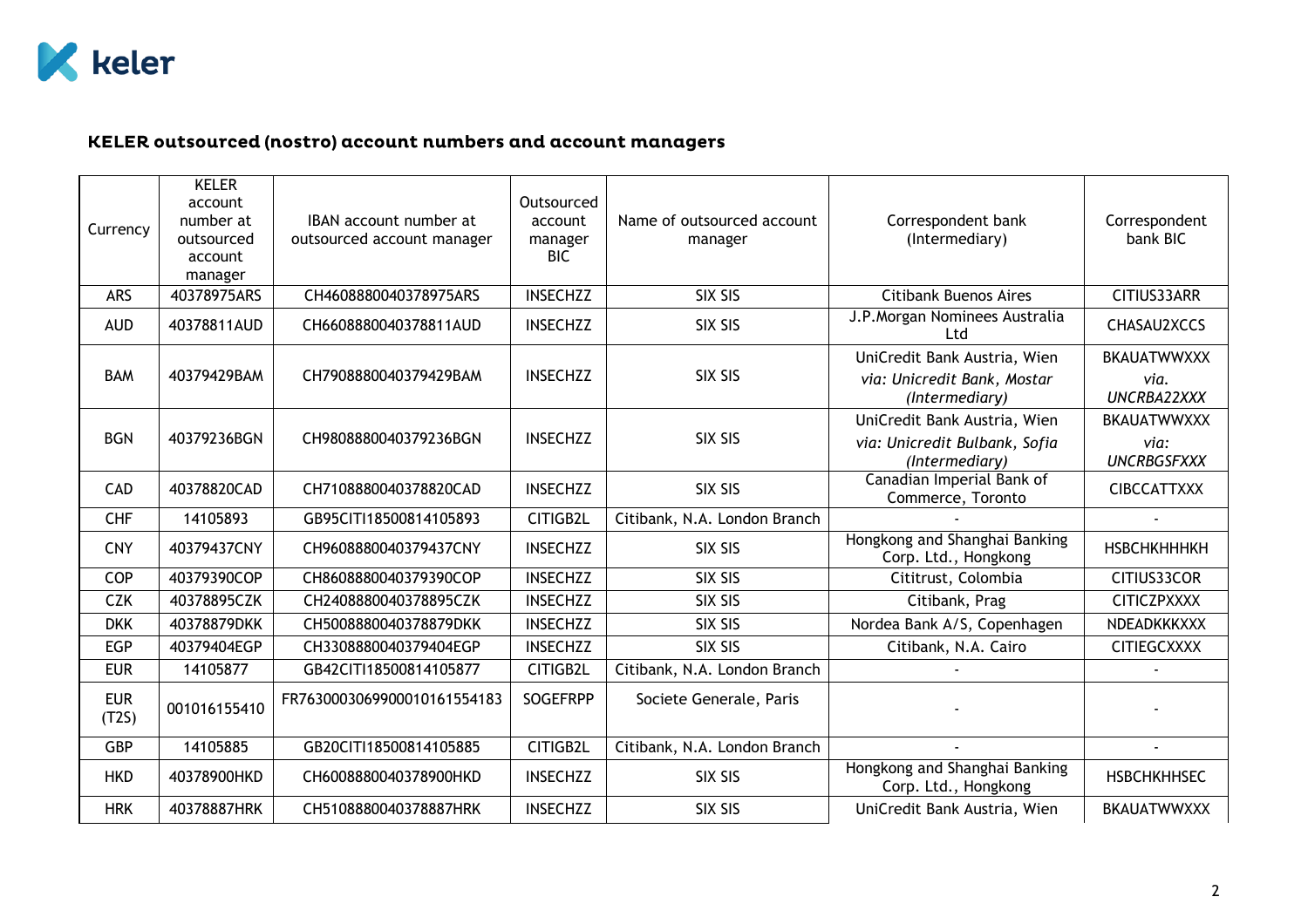

|            |             |                       |                 |         | via: Zagrabecka Bank Zagreb<br>(Intermediary)              | via:ZABAHR2XXXX                      |
|------------|-------------|-----------------------|-----------------|---------|------------------------------------------------------------|--------------------------------------|
| <b>HUF</b> | 40378838HUF | CH6508880040378838HUF | <b>INSECHZZ</b> | SIX SIS | KELER, Budapest                                            | <b>KELRHUHBXXX</b>                   |
| IDR*       | 40379244IDR | CH7208880040379244IDR | <b>INSECHZZ</b> | SIX SIS | Hongkong and Shanghai Banking<br>Corp. Jakarta             | <b>HSBCIDJAXXX</b>                   |
| <b>ILS</b> | 40379252ILS | CH6408880040379252ILS | <b>INSECHZZ</b> | SIX SIS | Citibank, N.A. Tel Aviv                                    | <b>CITIILITXXX</b>                   |
| <b>ISK</b> | 40379269ISK | CH2708880040379269ISK | <b>INSECHZZ</b> | SIX SIS | Islandsbanki HF, Reykjavik                                 | <b>GLITISREXXX</b>                   |
| <b>JPY</b> | 40378846JPY | CH4108880040378846JPY | <b>INSECHZZ</b> | SIX SIS | Bank of Tokyo-Mitsubishi, Tokyo                            | <b>BOTKJPJTXXX</b>                   |
| <b>KRW</b> | 40379277KRW | CH6208880040379277KRW | <b>INSECHZZ</b> | SIX SIS | Hongkong and Shanghai Banking<br>Corp., Seoul              | <b>HSBCKRSEXXX</b>                   |
| <b>KZT</b> | 40379445KZT | CH1908880040379445KZT | <b>INSECHZZ</b> | SIX SIS | <b>ATF Bank</b>                                            | ALMNKZKAXXX                          |
| <b>LTL</b> | 40379285LTL | CH3908880040379285LTL | <b>INSECHZZ</b> | SIX SIS | Nordea Bank, Helsinki via<br>Swedbank AB, Vilnius          | NDEAFIHHXXX                          |
| <b>MXN</b> | 40379308MXN | CH1408880040379308MXN | <b>INSECHZZ</b> | SIX SIS | Banamex N.A., Mexico City                                  | CITIUS33MER                          |
| MYR*       | 40379316MYR | CH0708880040379316MYR | <b>INSECHZZ</b> | SIX SIS | Hongkong and Shanghai Banking<br>Corp. Kuala Lumpur        | <b>HBMBMYKLXXX</b>                   |
| <b>NOK</b> | 40378918NOK | CH0208880040378918NOK | <b>INSECHZZ</b> | SIX SIS | DNB Bank ASA, Oslo                                         | <b>DNBANOKCXXX</b>                   |
| <b>NZD</b> | 40379324NZD | CH4908880040379324NZD | <b>INSECHZZ</b> | SIX SIS | <b>ANZ National Bank Ltd.</b><br>Wellington                | ANZBNZ22XXX                          |
| <b>PEN</b> | 40379373PEN | CH9608880040379373PEN | <b>INSECHZZ</b> | SIX SIS | Citibank, del Peru S.A                                     | CITIUS33LIM                          |
| PHP        | 40379332PHP | CH0608880040379332PHP | <b>INSECHZZ</b> | SIX SIS | Hongkong and Shanghai Banking<br>Corp. Manila              | <b>HSBCPHMMXXX</b>                   |
| <b>PLN</b> | 40378926PLN | CH5408880040378926PLN | <b>INSECHZZ</b> | SIX SIS | Bank Handlowy, Warsaw                                      | <b>CITIPLPXXXX</b>                   |
| QAR        | 40379381QAR | CH5708880040379381QAR | <b>INSECHZZ</b> | SIX SIS | <b>HSBC Qatar</b>                                          | BBMEQAQXXXX                          |
|            |             |                       |                 |         | Unicredit Bank Austria, Wien                               | <b>BKAUATWWXXX</b>                   |
| <b>RON</b> | 40378934RON | CH8908880040378934RON | <b>INSECHZZ</b> | SIX SIS | via: Unicredit Tiriac Bank SA<br>(Intermediary)            | via:BACXROBUXXX                      |
|            |             |                       |                 |         | UniCredit Bank Austria, Wien                               | <b>BKAUATWWXXX</b>                   |
| <b>RSD</b> | 40379412RSD | CH9408880040379412RSD | <b>INSECHZZ</b> | SIX SIS | via: Unicredit Bank Srbja,<br>Beograd (Intermediary)       | via:<br><b>BACXRSBGXXX</b>           |
| <b>RUB</b> | 40378854RUB | CH4708880040378854RUB | <b>INSECHZZ</b> | SIX SIS | Clearstream Banking, Luxembourg<br>via<br>Sberbank, Moscow | <b>CEDELULLXXX</b><br>via SABRUMM012 |
| SAR        | 40379349SAR | CH0708880040379349SAR | <b>INSECHZZ</b> | SIX SIS | Deutsche Securities Saudi Arabia                           | <b>DEUTSARICUS</b>                   |